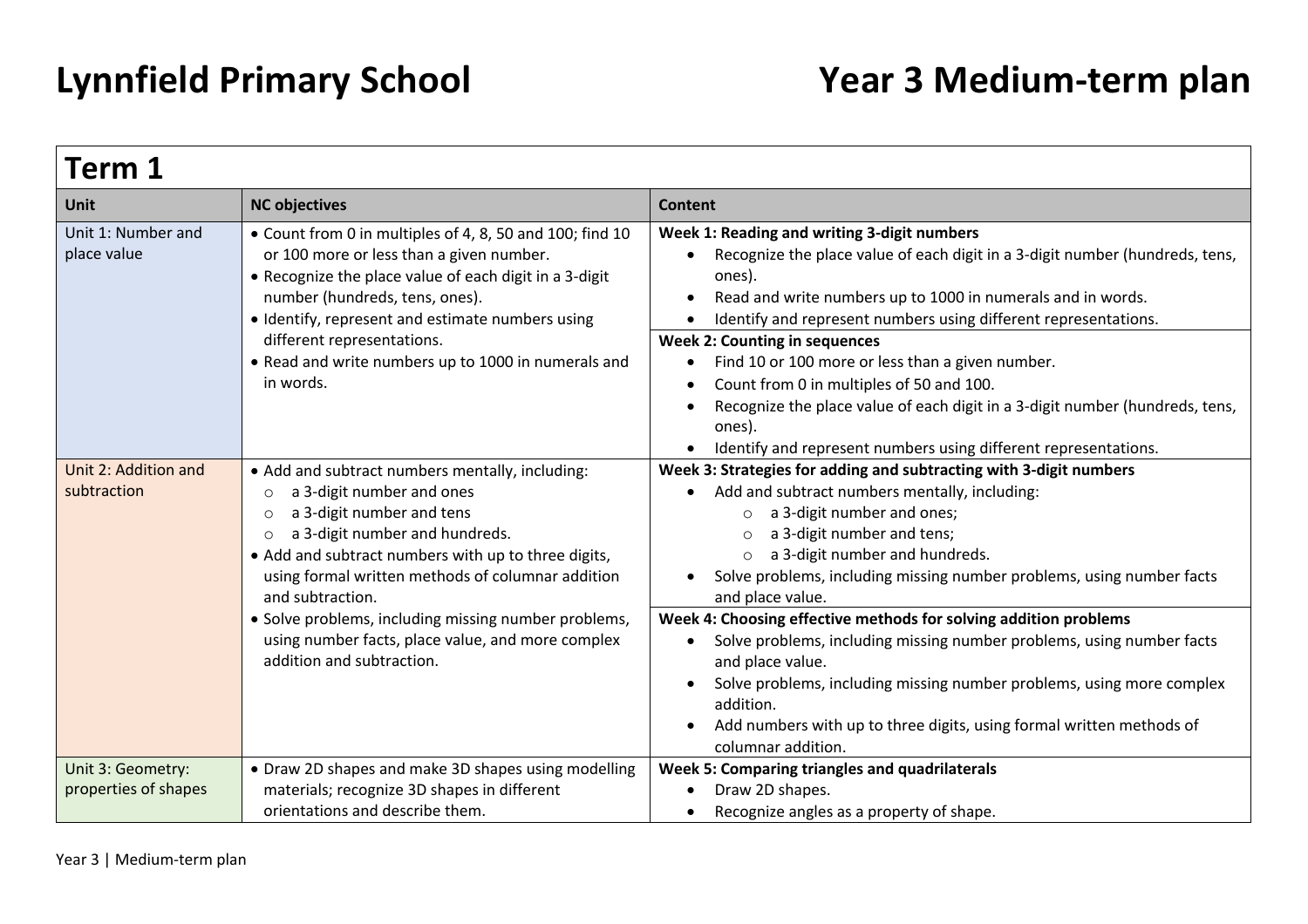|                                        | • Recognize angles as a property of shape or a<br>description of a turn.<br>• Identify right angles, recognize that two right angles<br>make a half-turn, three make three quarters of a turn<br>and four a complete turn; identify whether angles are<br>greater than or less than a right angle.<br>• Identify horizontal and vertical lines and pairs of<br>perpendicular and parallel lines.                                                                                                                              | Week 6: Exploring angles as a measure of turn<br>Recognize angles as a description of a turn.<br>Identify right angles, recognize that two right angles make a half-turn, three<br>make three-quarters of a turn and four a complete turn.<br>Identify whether angles are greater than or less than a right angle.<br>Identify pairs of perpendicular and parallel lines.                                                                                                                                                                                                                     |
|----------------------------------------|-------------------------------------------------------------------------------------------------------------------------------------------------------------------------------------------------------------------------------------------------------------------------------------------------------------------------------------------------------------------------------------------------------------------------------------------------------------------------------------------------------------------------------|-----------------------------------------------------------------------------------------------------------------------------------------------------------------------------------------------------------------------------------------------------------------------------------------------------------------------------------------------------------------------------------------------------------------------------------------------------------------------------------------------------------------------------------------------------------------------------------------------|
| Unit 4: Multiplication<br>and division | • Recall and use multiplication and division facts for the<br>3, 4 and 8 multiplication tables.<br>• Write and calculate mathematical statements for<br>multiplication and division using the multiplication<br>tables that they know, including for 2-digit numbers<br>times 1-digit numbers, using mental and progressing<br>to formal written methods.<br>· solve problems, including missing number problems,<br>involving multiplication and division, including<br>positive integer scaling problems and correspondence | Week 7: Making connections between multiplication tables<br>Recall and use multiplication and division facts for the [2, 5, 10], 4 and 8<br>multiplication tables.<br>Write and calculate mathematical statements for multiplication and division<br>using the multiplication tables that they know, including for 2-digit numbers<br>times 1-digit numbers, using mental methods.<br>Week 8: Problem-solving in multiplicative contexts<br>Solve positive integer scaling problem.<br>Recall and use multiplication and division facts for the [2, 5, 10], 4 and 8<br>multiplication tables. |
|                                        | problems in which n objects are connected to m<br>objects.                                                                                                                                                                                                                                                                                                                                                                                                                                                                    | Write and calculate mathematical statements for multiplication and division<br>using the multiplication tables that they know, including for 2-digit numbers<br>times 1-digit numbers, using mental methods.                                                                                                                                                                                                                                                                                                                                                                                  |
| <b>Unit 5: Fractions</b>               | • Recognize, find and write fractions of a discrete set of<br>objects: unit fractions and non-unit fractions with<br>small denominators.<br>• Recognize and use fractions as numbers: unit fractions<br>and non-unit fractions with small denominators.<br>• Solve problems that involve all of the above.                                                                                                                                                                                                                    | Week 9: A fraction represents a part of a whole<br>Recognize, find and write fractions of a discrete set of objects: unit fractions<br>with small denominators.<br>Recognize, find and write fractions of a discrete set of objects: non-unit<br>fractions with small denominators.<br>Solve problems that involve the above.<br>Week 10: A fraction represents a number                                                                                                                                                                                                                      |
|                                        |                                                                                                                                                                                                                                                                                                                                                                                                                                                                                                                               | Recognize and use fractions as numbers: unit fractions with small<br>denominators.<br>Recognize and use fractions as numbers: non-unit fractions with small<br>denominators.<br>Solve problems that involve the above.                                                                                                                                                                                                                                                                                                                                                                        |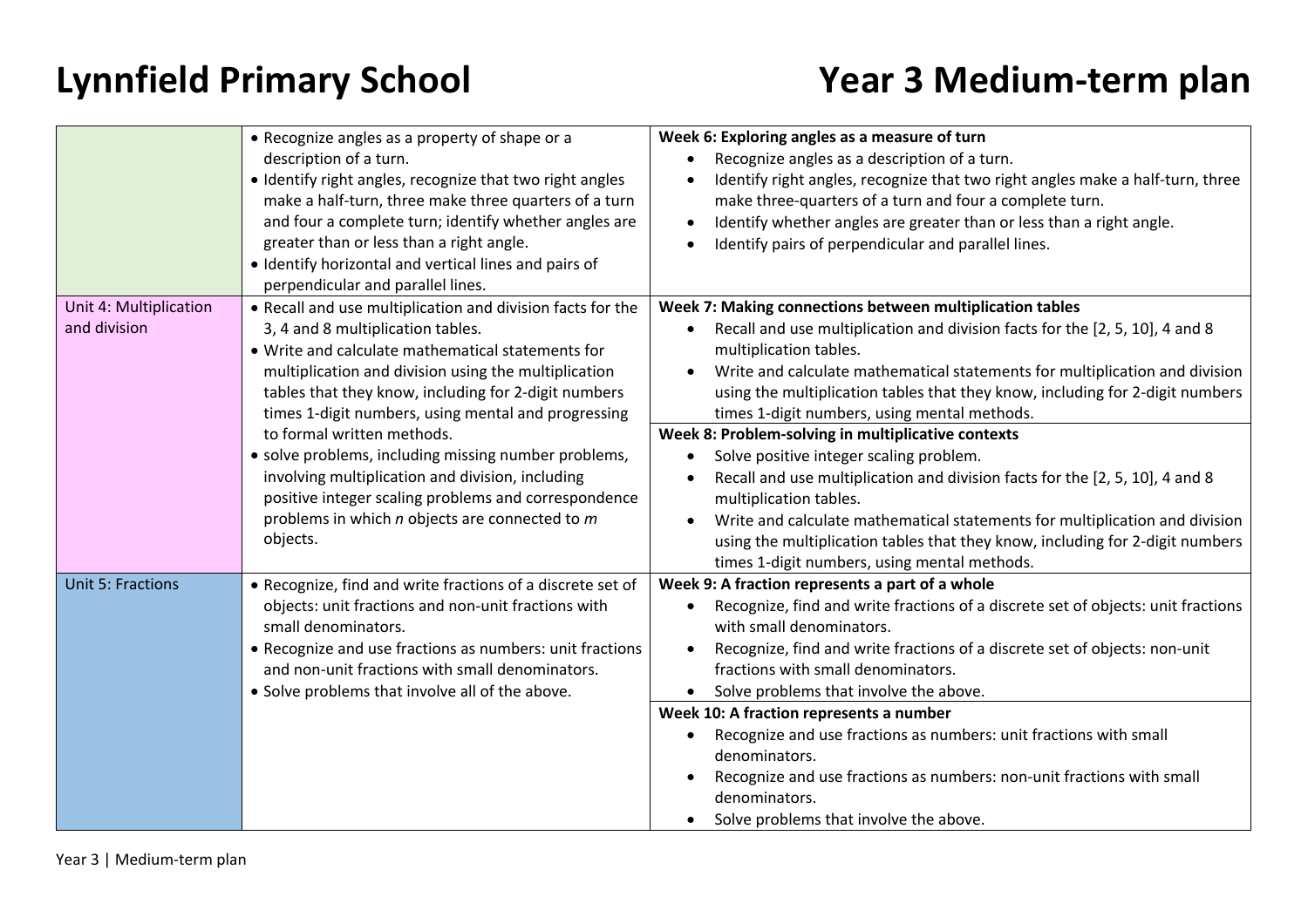| Unit 6: Measurement | • Measure, compare, add and subtract: lengths<br>$(m/cm/mm)$ ; mass (kg/g); volume/capacity ( $\ell$ /ml).                                                                                                                                     | Week 11: Measuring, comparing and ordering lengths<br>Measure, compare, add and subtract lengths (m/cm/mm).                                                                                                                                                                         |
|---------------------|------------------------------------------------------------------------------------------------------------------------------------------------------------------------------------------------------------------------------------------------|-------------------------------------------------------------------------------------------------------------------------------------------------------------------------------------------------------------------------------------------------------------------------------------|
|                     | • Tell and write the time from an analogue clock,<br>including using Roman numerals from I to XII, and 12-<br>hour and 24-hour clocks<br>• Know the number of seconds in a minute and the<br>number of days in each month, year and leap year. | Week 12: Analogue clock faces and units of time<br>Tell and write the time from an analogue clock.<br>Estimate and read time with increasing accuracy to the nearest minute.<br>Know the number of seconds in a minute and the number of days in each<br>month, year and leap year. |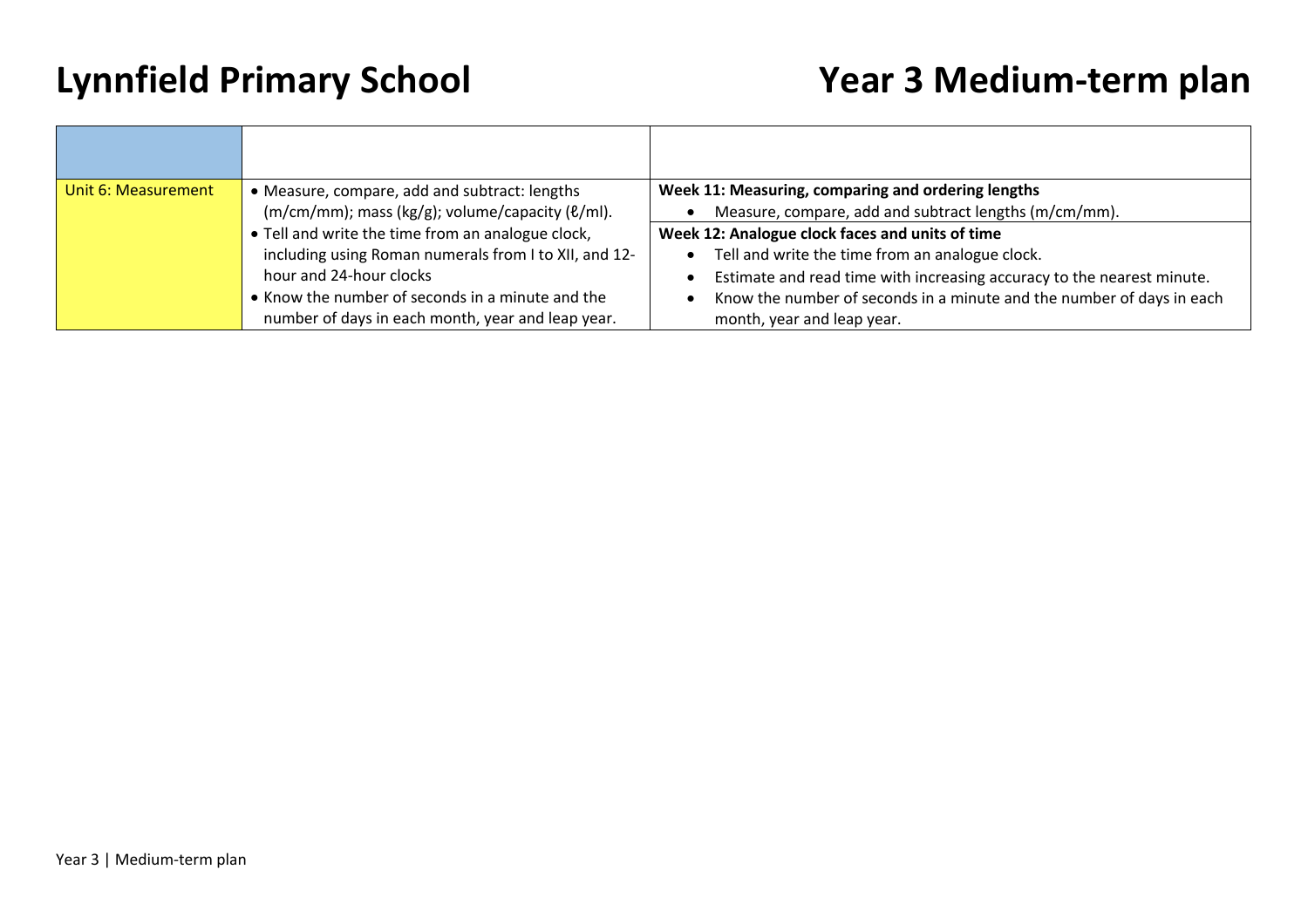| Term 2                                                                                                                                                                                                                                                                                                                                                                                                                                                                                                                                                                                  |                                                                                                                                                                                                                                                                                                                                                                                                                                                                                                                                                               |                                                                                                                                                                                                                                                                                                                                                                                                                                                              |
|-----------------------------------------------------------------------------------------------------------------------------------------------------------------------------------------------------------------------------------------------------------------------------------------------------------------------------------------------------------------------------------------------------------------------------------------------------------------------------------------------------------------------------------------------------------------------------------------|---------------------------------------------------------------------------------------------------------------------------------------------------------------------------------------------------------------------------------------------------------------------------------------------------------------------------------------------------------------------------------------------------------------------------------------------------------------------------------------------------------------------------------------------------------------|--------------------------------------------------------------------------------------------------------------------------------------------------------------------------------------------------------------------------------------------------------------------------------------------------------------------------------------------------------------------------------------------------------------------------------------------------------------|
| <b>Unit</b>                                                                                                                                                                                                                                                                                                                                                                                                                                                                                                                                                                             | <b>NC objectives</b>                                                                                                                                                                                                                                                                                                                                                                                                                                                                                                                                          | Content                                                                                                                                                                                                                                                                                                                                                                                                                                                      |
| Unit 7: Number and<br>place value                                                                                                                                                                                                                                                                                                                                                                                                                                                                                                                                                       | • Count from 0 in multiples of 4, 8, 50 and 100; find 10<br>or 100 more or less than a given number.<br>• Compare and order numbers up to 1000.<br>• Identify, represent and estimate numbers using<br>different representations.<br>• Read and write numbers up to 1000 in numerals and<br>in words.<br>• Solve number problems and practical problems<br>involving these ideas.                                                                                                                                                                             | Week 1: Big, bigger, biggest  small, smaller, smallest<br>Count from 0 in multiples of 4, 8.<br>$\bullet$<br>Identify and represent numbers using different representations.<br>$\bullet$<br>Compare and order numbers up to 1000.<br>$\bullet$<br>Read and write numbers up to 1000 in numerals and words.<br>Solve number problems and practical problems involving these ideas.                                                                           |
| Unit 8: Addition and<br>• Add and subtract numbers mentally, including:<br>subtraction<br>a 3-digit number and ones<br>$\circ$<br>a 3-digit number and tens<br>$\circ$<br>a 3-digit number and hundreds.<br>$\circ$<br>• Add and subtract numbers with up to three digits,<br>using formal written methods of columnar addition<br>and subtraction.<br>• Estimate the answer to a calculation and use<br>inverse operations to check answers.<br>• Solve problems, including missing number problems,<br>using number facts, place value, and more complex<br>addition and subtraction. | Week 2: Strategies for adding and subtracting with 3-digit numbers<br>Add and subtract numbers mentally, including:<br>a 3-digit number and ones<br>$\circ$<br>a 3-digit number and tens<br>$\circ$<br>a 3-digit number and hundreds.<br>$\circ$<br>Estimate the answer to a calculation (2-digit numbers) and use inverse<br>$\bullet$<br>operations to check answers.<br>Solve problems, including missing number problems, using number facts<br>and place value.<br>Solve problems, including missing number problems, using more complex<br>subtraction. |                                                                                                                                                                                                                                                                                                                                                                                                                                                              |
|                                                                                                                                                                                                                                                                                                                                                                                                                                                                                                                                                                                         |                                                                                                                                                                                                                                                                                                                                                                                                                                                                                                                                                               | Week 3: Developing methods of calculation<br>Subtract numbers with up to three digits, using formal written methods of<br>columnar subtraction.<br>Solve problems, including missing number problems, using number facts<br>$\bullet$<br>and place value.<br>Solve problems, including missing number problems, using more complex<br>subtraction.<br>Estimate the answer to a calculation (2-digit numbers) and use inverse<br>operations to check answers. |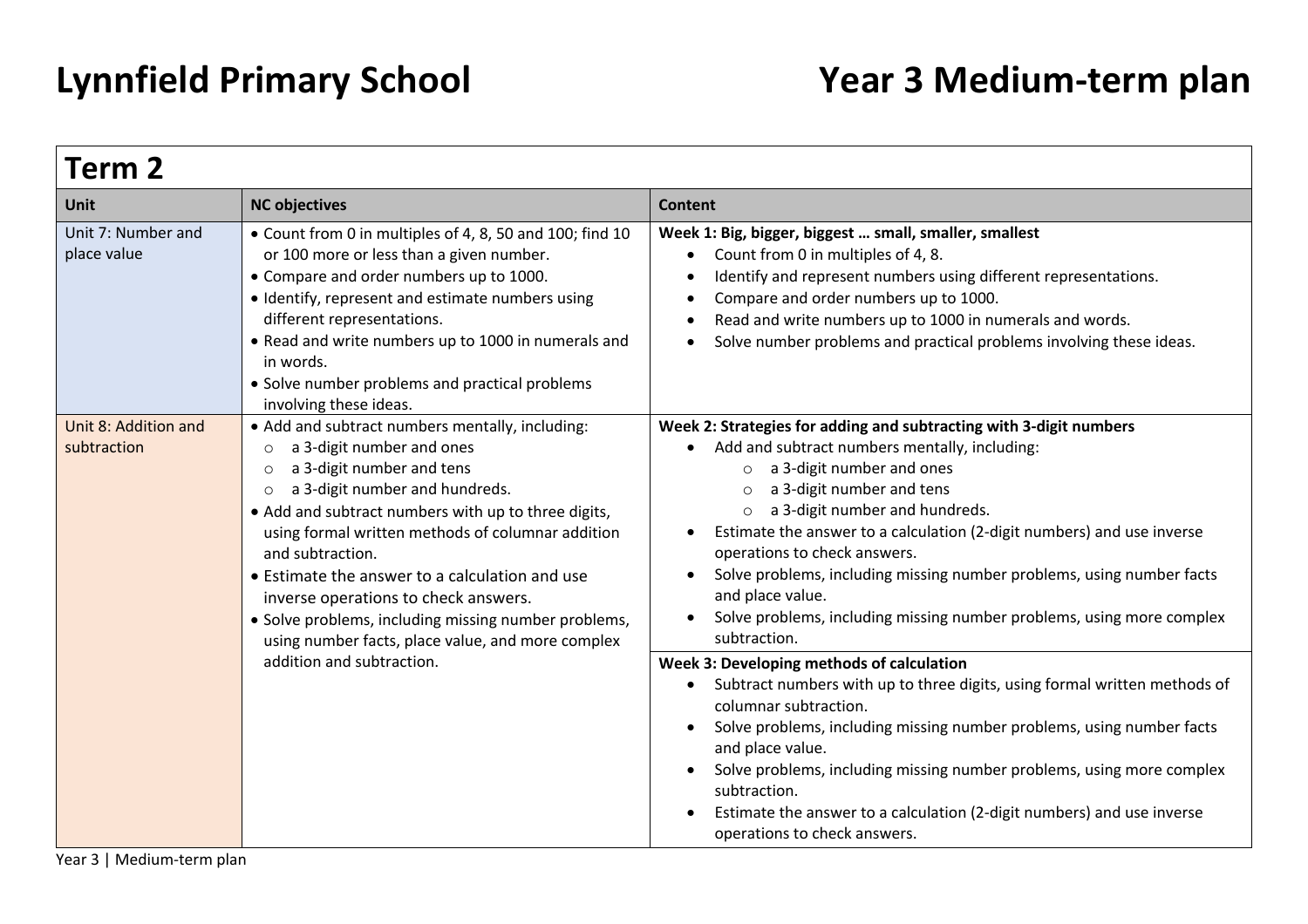| Unit 9: Geometry:<br>properties of shapes<br>Unit 10: Measurement | • Draw 2-d shapes and make 3D shapes using modelling<br>materials; recognize 3D shapes in different<br>orientations and describe them.<br>• Identify horizontal and vertical lines and pairs of<br>perpendicular and parallel lines.<br>• Measure, compare, add and subtract: lengths                                       | <b>Week 4: Making 3D shapes</b><br>Make 3D shapes using modelling materials; recognize 3D shapes in different<br>orientations and describe them.<br>Identify horizontal and vertical lines.<br>Week 5: Estimate, compare and use measures, including money                                                                                                                           |
|-------------------------------------------------------------------|-----------------------------------------------------------------------------------------------------------------------------------------------------------------------------------------------------------------------------------------------------------------------------------------------------------------------------|--------------------------------------------------------------------------------------------------------------------------------------------------------------------------------------------------------------------------------------------------------------------------------------------------------------------------------------------------------------------------------------|
|                                                                   | $(m/cm/mm)$ ; mass (kg/g); volume/capacity ( $\ell$ /ml).<br>• Add and subtract amounts of money to give<br>change, using both £ and p in practical contexts.                                                                                                                                                               | Measure, compare, add and subtract: mass (kg/g).<br>Measure, compare, add and subtract: volume/capacity (I/ml).<br>Add and subtract amounts of money to give change, using both £ and p in<br>practical contexts.                                                                                                                                                                    |
| Unit 11: Multiplication<br>and division                           | • Recall and use multiplication and division facts for the<br>3, 4 and 8 multiplication tables.<br>• Write and calculate mathematical statements for<br>multiplication and division using the multiplication<br>tables that they know, including for 2-digit numbers<br>times 1-digit numbers, using mental and progressing | Week 6: Multiplication and division facts<br>Recall and use multiplication and division facts for the [2, 5, 10], 3, 4 and 8<br>multiplication tables.<br>Solve problems, including missing number problems, involving<br>multiplication and division, including positive integer scaling problems and<br>correspondence problems in which $n$ objects are connected to $m$ objects. |
|                                                                   | to formal written methods.<br>· Solve problems, including missing number<br>problems, involving multiplication and division,<br>including positive integer scaling problems and<br>correspondence problems in which n objects are<br>connected to m objects.                                                                | Week 7: Multiplication and division methods<br>Write and calculate mathematical statements for multiplication and division<br>using the multiplication tables that they know, including for 2-digit numbers<br>times 1-digit numbers, using mental and progressing to formal written<br>methods.                                                                                     |
| <b>Unit 12: Fractions</b>                                         | • Recognize and show, using diagrams, equivalent<br>fractions with small denominators.<br>• Add and subtract fractions with the same<br>denominator within one whole, e.g. $5/7 + 1/7 = 6/7$ .<br>• Compare and order unit fractions, and fractions                                                                         | Week 8: Are these two fractions equal? If not, which is larger?<br>Recognize and show, using diagrams, equivalent fractions with small<br>denominators.<br>Compare and order unit fractions.<br>Compare and order fractions with the same denominators.                                                                                                                              |
|                                                                   | with the same denominators.                                                                                                                                                                                                                                                                                                 | Week 9: Adding and subtracting fractions with the same denominator (within one<br>whole)<br>Add fractions with the same denominator within one whole, e.g. $5/7 + 1/7 =$<br>$\bullet$<br>$^{6}/_{7}$ .<br>Subtract fractions with the same denominator within one whole, e.g. $5/7$ –<br>$\frac{1}{7} = \frac{4}{7}$ .                                                               |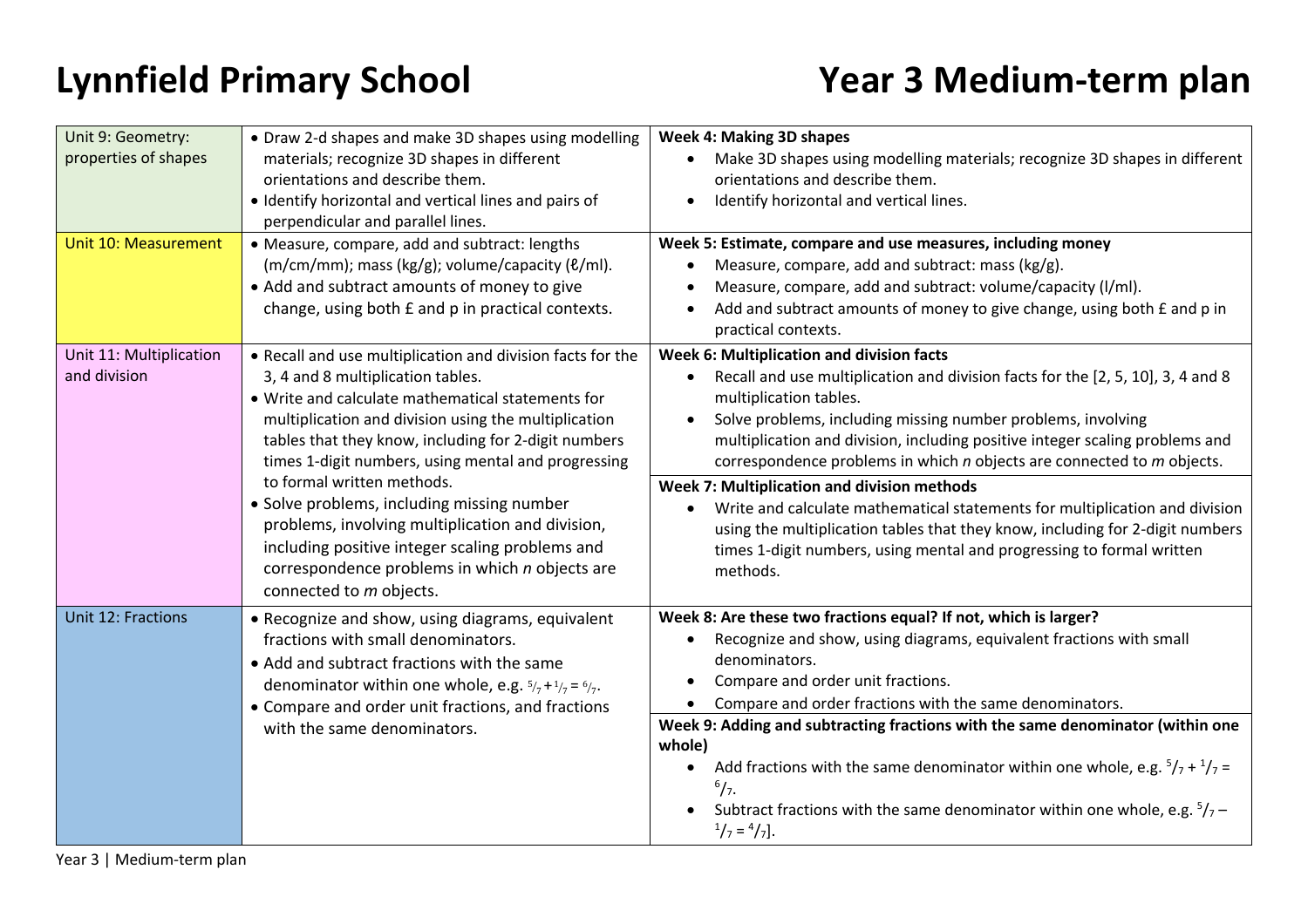| Unit 13: Statistics<br>• Interpret and present data using bar charts,<br>pictograms and tables.<br>Solve one-step and two-step questions, e.g. How<br>many more? and How many fewer? using<br>information presented in scaled bar charts and<br>pictograms and tables. |
|------------------------------------------------------------------------------------------------------------------------------------------------------------------------------------------------------------------------------------------------------------------------|
|------------------------------------------------------------------------------------------------------------------------------------------------------------------------------------------------------------------------------------------------------------------------|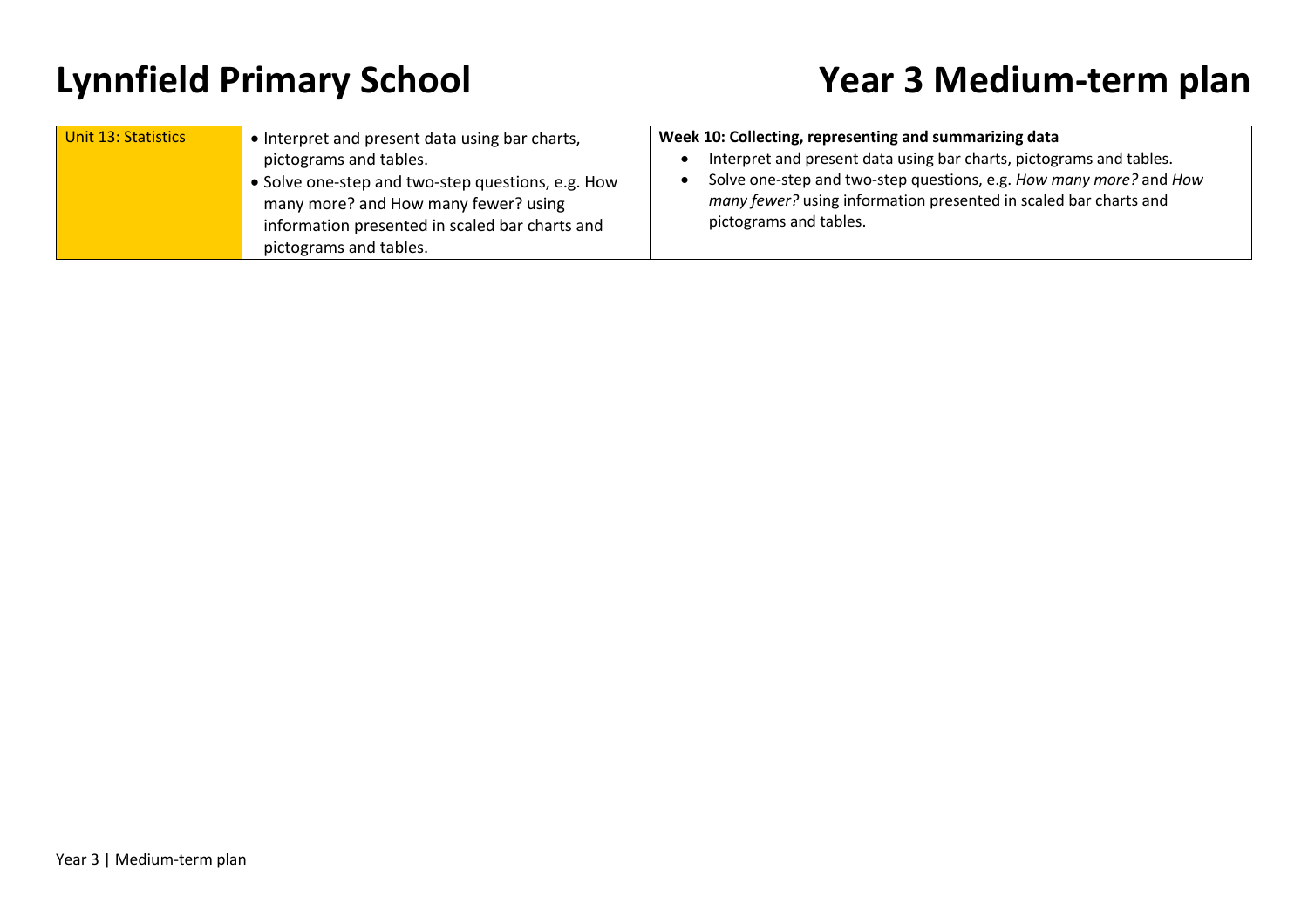| Term 3                                  |                                                                                                                                                                                                                                                                                                                                                                                                   |                                                                                                                                                                                                                                                                                                                                                                                                                                                                                                                                                         |
|-----------------------------------------|---------------------------------------------------------------------------------------------------------------------------------------------------------------------------------------------------------------------------------------------------------------------------------------------------------------------------------------------------------------------------------------------------|---------------------------------------------------------------------------------------------------------------------------------------------------------------------------------------------------------------------------------------------------------------------------------------------------------------------------------------------------------------------------------------------------------------------------------------------------------------------------------------------------------------------------------------------------------|
| <b>Unit</b>                             | <b>NC objectives</b>                                                                                                                                                                                                                                                                                                                                                                              | <b>Content</b>                                                                                                                                                                                                                                                                                                                                                                                                                                                                                                                                          |
| Unit 14: Number and<br>place value      | Count from 0 in multiples of 4, 8, 50 and 100; find<br>10 or 100 more or less than a given number.<br>Recognize the place value of each digit in a 3-digit<br>$\bullet$<br>number (hundreds, tens, ones).<br>Read and write numbers up to 1000 in numerals<br>$\bullet$<br>and in words.<br>Solve number problems and practical problems<br>involving these ideas.                                | Week 1: Solving number problems using our counting skills<br>Find 10 more or less than a given number.<br>Count from 0 in multiples of 50 and 100.<br>$\bullet$<br>Count from 0 in multiples of 4 and 8.<br>$\bullet$<br>Recognize the place value of each digit in a 3-digit number (hundreds, tens<br>ones).<br>Read and write numbers up to 1000 in numerals and words.<br>$\bullet$<br>Solve number problems and practical problems involving these ideas.                                                                                          |
| <b>Unit 15: Measurement</b>             | Measure, compare, add and subtract: lengths<br>$\bullet$<br>(m/cm/mm); mass (kg/g); volume/capacity (ℓ/ml).<br>Measure the perimeter of simple 2D shapes.<br>$\bullet$                                                                                                                                                                                                                            | <b>Week 2: Measuring perimeter</b><br>Measure, compare, add and subtract: lengths (m/cm/mm).<br>Measure the perimeter of simple 2D shapes.<br>$\bullet$                                                                                                                                                                                                                                                                                                                                                                                                 |
| Unit 16: Addition and<br>subtraction    | Add and subtract numbers with up to three digits,<br>$\bullet$<br>using formal written methods of columnar addition<br>and subtraction.<br>Estimate the answer to a calculation and use<br>$\bullet$<br>inverse operations to check answers.<br>Solve problems, including missing number<br>$\bullet$<br>problems, using number facts, place value, and<br>more complex addition and subtraction. | Week 3: Adding and subtracting larger numbers<br>Add numbers with up to three digits, using formal written methods of<br>$\bullet$<br>columnar addition.<br>Subtract numbers with up to three digits, using formal written methods of<br>columnar subtraction.<br>Estimate the answer to a calculation (3-digit numbers) and use inverse<br>operations to check answers.<br>Solve problems, including missing number problems, using more complex<br>addition.<br>Solve problems, including missing number problems, using more complex<br>subtraction. |
| Unit 17: Multiplication<br>and division | Write and calculate mathematical statements for<br>$\bullet$<br>multiplication and division using the multiplication<br>tables that they know, including for 2-digit numbers<br>times 1-digit numbers, using mental and<br>progressing to formal written methods.                                                                                                                                 | Week 4: Reasoning in multiplication and division contexts<br>Write and calculate mathematical statements for multiplication and division<br>$\bullet$<br>using the multiplication tables that they know, including for 2-digit numbers<br>times 1-digit numbers, using mental and progressing to formal written<br>methods.                                                                                                                                                                                                                             |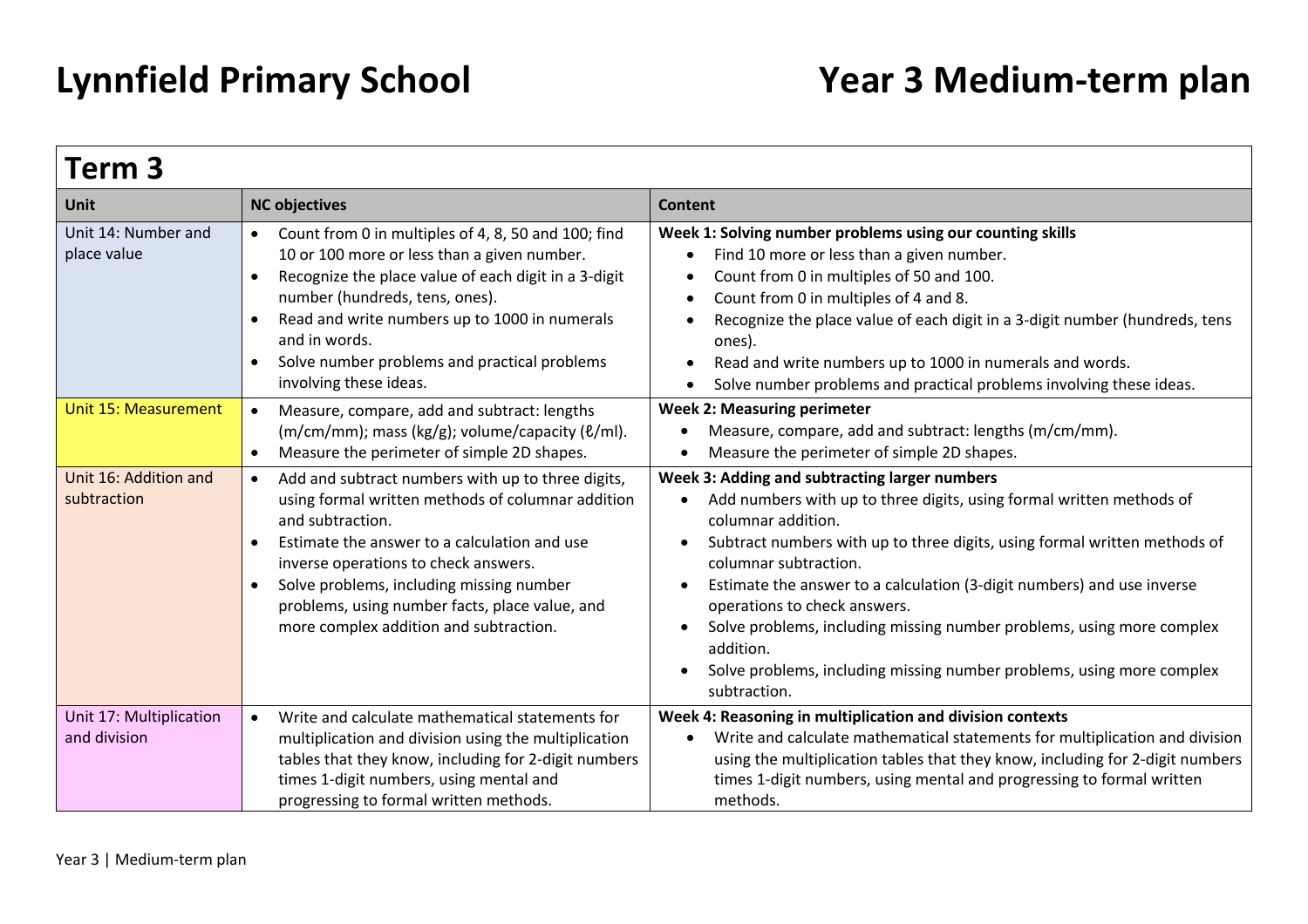| <b>Unit 18: Measurement</b>             | Tell and write the time from an analogue clock,<br>including using Roman numerals from I to XII, and 12-<br>hour and 24-hour clocks.<br>Estimate and read time with increasing accuracy to the<br>nearest minute; record and compare time in terms of<br>seconds, minutes and hours; use vocabulary such as<br>o'clock, a.m./p.m., morning, afternoon, noon and<br>midnight.<br>Compare durations of events (e.g. to calculate the time<br>taken by particular events or tasks).                                                                   | Week 5: Telling the time and the time of day<br>Tell and write the time from an analogue clock, including using Roman<br>numerals from I to XII, and 12-hour and 24-hour clocks.<br>Estimate and read time with increasing accuracy to the nearest minute;<br>record and compare time in terms of seconds, minutes and hours. Use<br>vocabulary such as o'clock, a.m./p.m., morning, afternoon, noon and<br>midnight.<br>Compare durations of events (e.g. to calculate the time taken by particular<br>events or tasks).                                                  |
|-----------------------------------------|----------------------------------------------------------------------------------------------------------------------------------------------------------------------------------------------------------------------------------------------------------------------------------------------------------------------------------------------------------------------------------------------------------------------------------------------------------------------------------------------------------------------------------------------------|----------------------------------------------------------------------------------------------------------------------------------------------------------------------------------------------------------------------------------------------------------------------------------------------------------------------------------------------------------------------------------------------------------------------------------------------------------------------------------------------------------------------------------------------------------------------------|
| Unit 19: Fractions                      | Count up and down in tenths; recognize that tenths<br>$\bullet$<br>arise from dividing an object into 10 equal parts and<br>in dividing 1-digit numbers or quantities by 10.<br>Recognize and show, using diagrams, equivalent<br>$\bullet$<br>fractions with small denominators.<br>Add and subtract fractions with the same<br>$\bullet$<br>denominator within one whole (e.g. $57 + 17 = 67$ ).<br>Compare and order unit fractions, and fractions<br>$\bullet$<br>with the same denominators.<br>Solve problems that involve all of the above. | Week 6: 10 equal parts<br>Count up and down in tenths.<br>Recognize that tenths arise from dividing an object into 10 equal parts.<br>Recognize that tenths arise from dividing 1-digit numbers or quantities by<br>10.<br>Add and subtract fractions with the same denominator within one whole.<br>Week 7: Comparing and ordering fractions<br>Recognize and show, using diagrams, equivalent fractions with small<br>denominators (one of which is 10).<br>Compare and order fractions with the same denominator (10).<br>Solve problems that involve all of the above. |
| Unit 20: Multiplication<br>and division | Solve problems, including missing number<br>problems, involving multiplication and division,<br>including positive integer scaling problems and<br>correspondence problems in which n objects are<br>connected to m objects.                                                                                                                                                                                                                                                                                                                       | Week 8: Further reasoning in multiplication and division contexts<br>Solve problems, including missing number problems, involving<br>multiplication and division, including positive integer scaling problems and<br>correspondence problems in which n objects are connected to m objects.                                                                                                                                                                                                                                                                                |
| <b>Unit 21: Statistics</b>              | Interpret and present data using bar charts,<br>$\bullet$<br>pictograms and tables.<br>Solve one-step and two-step questions, e.g. How<br>many more? and How many fewer? using<br>information presented in scaled bar charts and<br>pictograms and tables.                                                                                                                                                                                                                                                                                         | Week 9: Representing, interpreting and responding to data<br>Interpret and present data using bar charts, pictograms and tables.<br>Solve one-step and two-step questions, e.g. How many more? and How<br>many fewer? using information presented in scaled bar charts and<br>pictograms and tables.                                                                                                                                                                                                                                                                       |